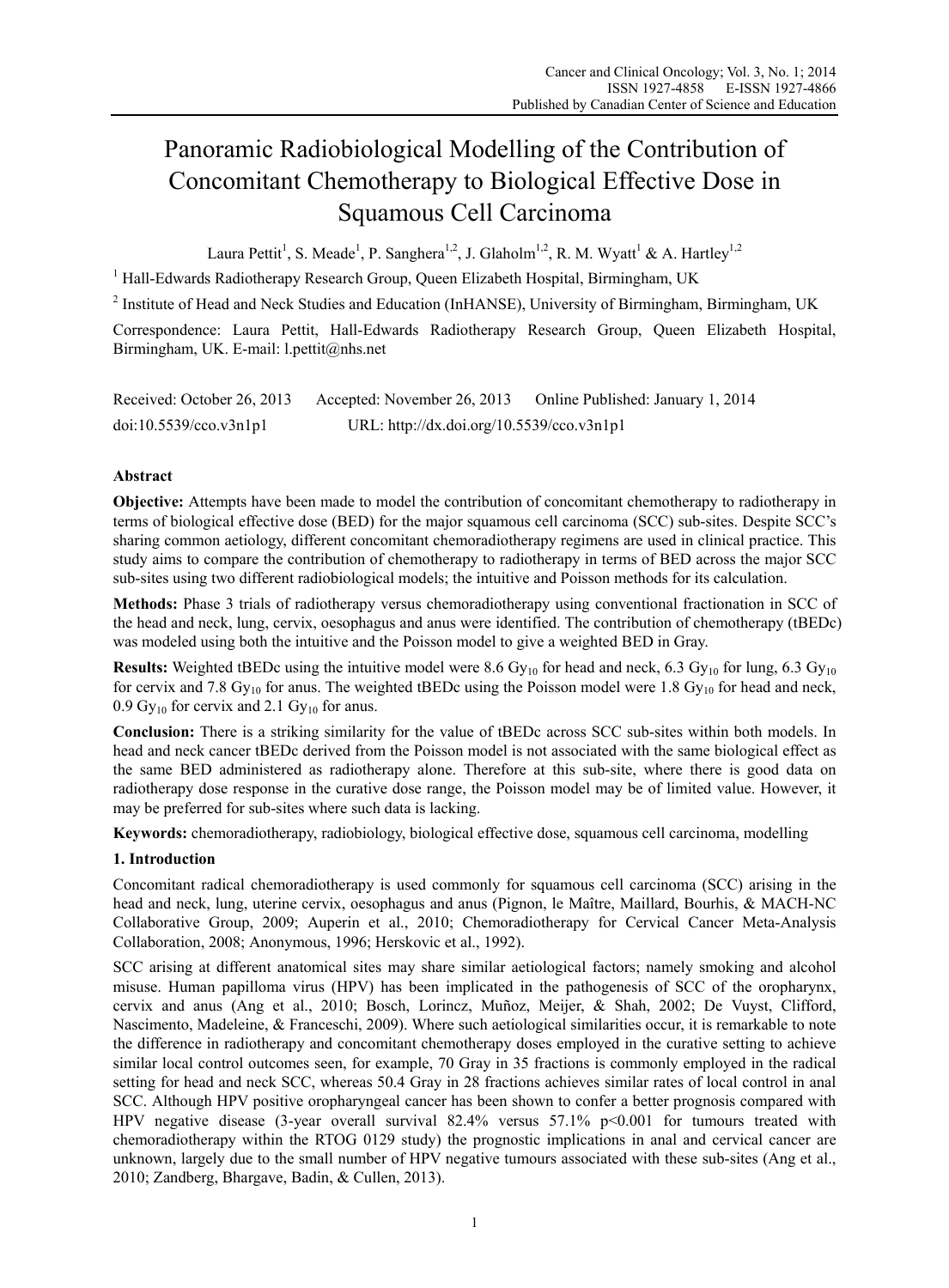Numerous attempts have been made to model the contribution of chemotherapy to radiotherapy in terms of the biological effective dose (BED) (Geh, Bond, Bentzen, & Glynne-Jones, 2006; Hartley, Sanghera et al., 2010; Jones, & Sanghera, 2007). Calculating the additional BED provided by chemotherapy is important in attempting to predict toxicity and allows comparison of different regimes. Jones and Dale refer to many of these studies as using the "intuitive" or "rule of thumb" method (Jones & Dale, 2005). Briefly the observation that approximately a 1% increase in local control is seen with a 1% increase in BED is employed to calculate the chemotherapy contribution to local control (tBEDc). In sub-sites such as head and neck cancer, where there are several randomized trials of altered fractionation versus conventional radiotherapy alone, more extensive modeling is possible and weighted values for this dose gradient can be calculated (Fowler, Harari, Leborgne, & Leborgne, 2003). Jones and Dale describe a second method employing the Poisson model for tumour control probability (TCP) (Jones & Dale, 2005).

Given the similar aetiology of SCC sub-sites, this study aims to compare the contribution of synchronous chemotherapy to radiotherapy in terms of BED calculation across the major SCC sub-sites using both the intuitive and Poisson radiobiological models.

#### **2. Methods**

BED was calculated using the standard linear quadratic equation (Fowler et al., 2003):

$$
BED = [D (1+(d/(\alpha/\beta)))] - [(0.693/\alpha)((T-t_k)/t_p)]
$$
 *Equation 1*

Where BED = biologically effective dose (Gy); D = total dose (Gy); d = dose per fraction (Gy);  $\alpha/\beta$  = linear ( $\alpha$ ) and quadratic (β) components of the linear-quadratic model (Gy); T = overall treatment time (days); t<sub>k</sub> = 'kick-off' or onset of accelerated repopulation time (days);  $t_p$  = average doubling time during accelerated repopulation (days).

The following parameters derived by Fowler were used for the purposes of this study (Fowler et al., 2003):

For tumour local control (tBED):  $\alpha/\beta = 10 \text{ Gy}$ ;  $\alpha = 0.3 \text{ Gy}^{-1}$ ;  $t_k = 22 \text{ days}$ ,  $t_p = 3 \text{ days}$ .

The following ratio was derived from a radiobiological study of head and neck cancer (Hartley, 2011):

 $S_t$  = the ratio of the percentage increase in local control to the percentage increase in tBED = 1.2.

Phase 3 prospective randomised controlled trials of conventionally fractionated radiotherapy versus chemoradiotherapy in SCC of the head and neck, lung, uterine cervix, oesophagus and anus were identified. Trials were included in this study if the total dose (D), dose per fraction (d) overall treatment time (T) and local control rates at 3 years were published. Trials that reported their results as complete response, partial response, stable disease or progressive disease were excluded. Studies were included if the concomitant agent was cisplatin, carboplatin, mitomycin-C, 5-flurouracil or a vinca alkaloid, either as a single agent or in combination. Trials were excluded if a different radiotherapy dose was employed between the two arms of the trial or if they were not published in English. Trials were then grouped by tumour sub-site. A list of excluded trials of conventionally fractionated radiotherapy versus conventionallyfractionated radiotherapy plus synchronous chemotherapy is provided in appendix 1.

An additional 'boost' of radiotherapy was historically administered in anal cancer trials after a gap of 6 weeks (Anonymous, 1996; Bartelink, 1997). An analysis of the United Kingdom Coordinating Committee on Cancer Research (UKCCCR) ACT I trial failed to find evidence that such boosts improved local control after a 6 week gap (Glynne-Jones et al., 2011). Therefore, for the purposes of this study, delayed anal cancer boosts are not taken into account in the calculations.

The contribution of chemotherapy (tBEDc) was modeled using two different methods.

For the intuitive method: tBED for the common radiotherapy components of both arms of the studies was calculated using equation 1. The percentage difference (**Δ%)** in tBED was obtained by dividing the absolute observed percentage difference in local control by  $S_t$  (1.2) (equation 2). tBEDc was then obtained by multiplying the radiotherapy component tBED by the percentage difference in tBED expressed as a decimal fraction (equation 3).

$$
\Delta\%tBED = (\Delta\% LC / S_t)
$$
 Equation 2

$$
tBEDc = tBED * (\Delta\% tBED / 100)
$$
 Equation 3

A weighted tBEDc was obtained for each anatomical sub-site by weighting by the number of patients in each study.

For the Poisson method: The overall cytotoxic drug related cell kill (E<sub>c</sub>) was calculated using 3 year local control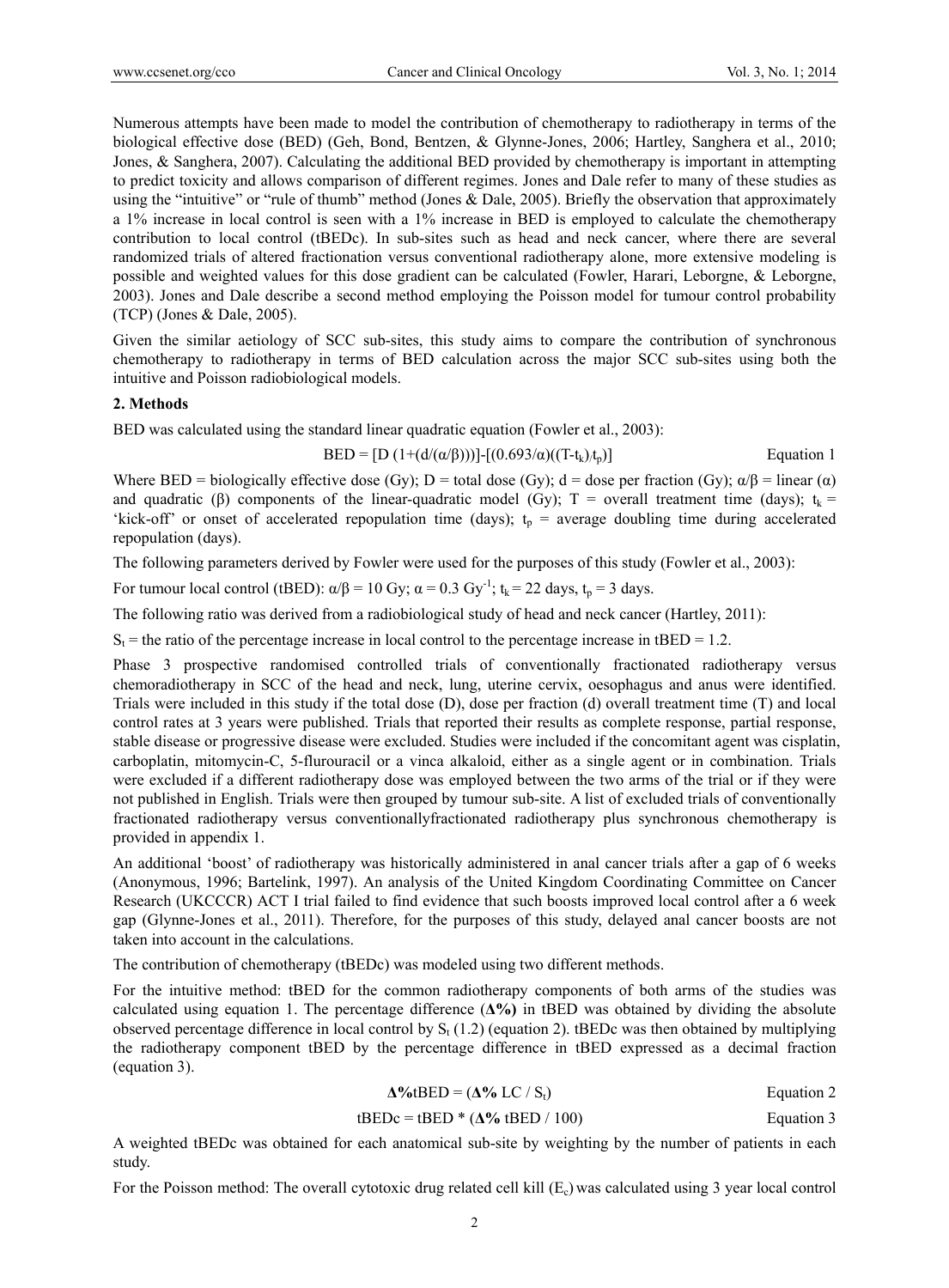rates as tumour control probabilities for the radiotherapy alone and chemoradiotherapy arms of the trial using equation 4. The tBEDc was obtained by dividing  $E_c$  by the  $\alpha$  value of 0.3 Gy<sup>-1</sup> (equation 5).

$$
E_c = \ln (\ln TCP_1/\ln TCP_2)
$$
 Equation 4

$$
tBEDc = E_c / \alpha
$$
 *Equation 5*

Where  $E_c$  = the overall cytotoxic drug related cell kill (including all cycles of concomitant chemotherapy),  $\ln$  = natural log,  $TCP_1 = Tumour control probability from the radiotherapy component (3 year local control rate),$  $TCP_2 = Tunour control probability from the chemoradiot, the theory component (3 year local control rate).$ 

For calculation of BED for cervical brachytherapy (low dose rate) equation 6 was used (Dale  $\&$ Carabe-Fernandez, 2005):

$$
BED = RT(1 + 2R/\mu(\alpha/\beta))
$$
 Equation 6

Where R = dose rate in Gy per hour, T = treatment time in hours and  $\mu$  = DNA sublethal damage constant.  $\mu$ =ln2/t<sub>1/2</sub> where t<sub>1/2</sub> = 1.5 hours (Potter et al., 2006).

#### **3. Results**

Randomised controlled trials of radiotherapy versus chemoradiotherapy using conventional fractionation are listed in Table 1 for head and neck, cervix, anus and lung. No oesophageal trials meeting the criteria for calculation and therefore inclusion were identified. BEDs were calculated using the equations (Pignon et al., 2009; Auperin et al., 2010; Chemoradiotherapy for Cervical Cancer Meta-Analysis Collaboration, 2008; Ang et al., 2010) described in the methods above. The weighted tBEDc using the intuitive model were: head and neck 8.6 Gy10, lung 6.3 Gy10, cervix 6.3 Gy10 and anus 7.8 Gy10. Lung cancer trials included SCC and other non-small cell histological types. The percentage of patients with SCC histology in each trial is shown below Table 1.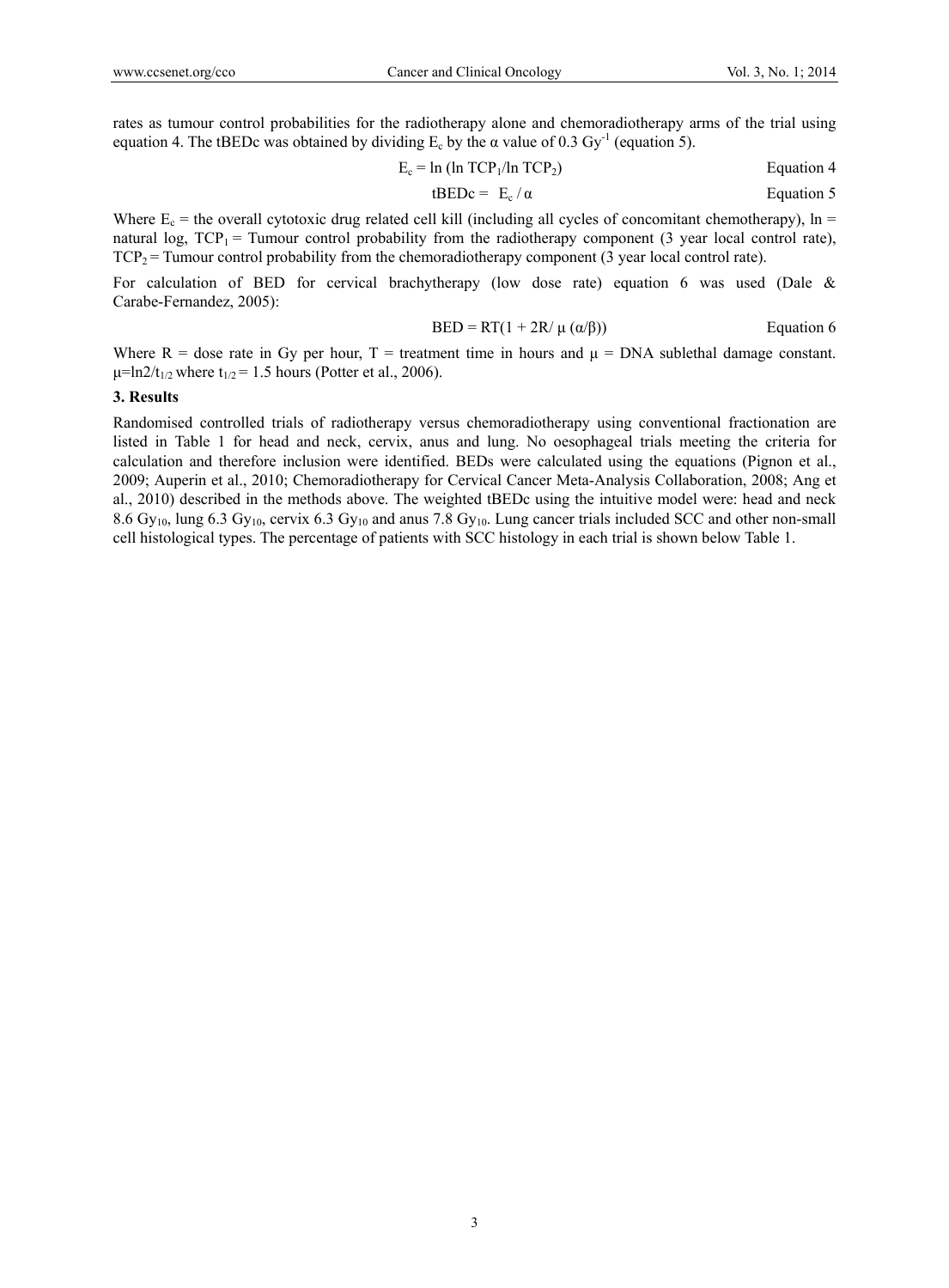| Reference Author |                                   | Year         | Agent                   | N             | Total concurrent<br>chemotherapy dose                              | Total<br>dose $(Gy)$ | Fractio<br>ns | OTT d |                | tBED<br>$(Gy_{10})$ | LC               | $\Delta\%$ 3year $\Delta\%$ tBED  | tBEDc<br>(Gy)    |
|------------------|-----------------------------------|--------------|-------------------------|---------------|--------------------------------------------------------------------|----------------------|---------------|-------|----------------|---------------------|------------------|-----------------------------------|------------------|
| <b>SCCHN</b>     | Adelstein                         | 2000         | Cisplatin/5-<br>FU      | 100           | Cisplatin 160 mg/m <sup>2</sup><br>5-FU 8000 mg/m <sup>2</sup>     | 68                   | 34            | 58    | $\overline{2}$ | 53.9                | 32               | 26.7                              | 14.4             |
|                  | Dennis<br>Calais                  | 2004<br>1999 | Carboplatin<br>$/5$ -FU | 226           | Carboplatin $840$ mg/m <sup>2</sup><br>5-FU 7200 mg/m <sup>2</sup> | 70                   | 35            | 51    | $\overline{c}$ | 61.7                | 26               | 21.7                              | 13.4             |
|                  | Forastiere                        | 2003         | Cisplatin               | $345^{\circ}$ | Cisplatin 300 mg/m2                                                | 70                   | 35            | 46    | $\overline{c}$ | 65.5                | 22               | 18.3                              | 12.0             |
|                  | Fountzilas 2004                   |              | Cisplatin               | 86            | Cisplatin 300 mg/m <sup>2</sup>                                    | 70.2                 | 39            | 50    | 1.8            | 61.3                | $42^e$           | 35.0                              | 21.4             |
|                  | Grau                              | 2003         | <b>MMC</b>              | 478           | MMC 15 $mg/m2$                                                     | 66                   | 33            | 47    | 2              | 60.0                | $\mathbf{0}$     | $\mathbf{0}$                      | $\mathbf{0}$     |
|                  | Olmi                              | 2003         | Carboplatin<br>$/5$ -FU | 127           | Carboplatin $600$ mg/m <sup>2</sup><br>5-FU 8000 mg/m <sup>2</sup> | 68                   | 34            | 45    | 2              | 63.9                | $19(2$ year)     | 15.8                              | 10.1             |
| Total            |                                   |              |                         | 1362          |                                                                    |                      |               |       |                |                     |                  | Overall tBEDc 8.6<br><b>SCCHN</b> |                  |
| Lung             |                                   |              |                         |               |                                                                    |                      |               |       |                |                     |                  |                                   |                  |
|                  | Blanke <sup>c</sup>               | 1995         | Cisplatin               | 215           | Cisplatin 210 mg/m <sup>2</sup>                                    | $64$ (max)           | 32            | 41    | 2              | 62.2                | $\boldsymbol{0}$ | $\mathbf{0}$                      | $\mathbf{0}$     |
|                  | Cakir <sup>d</sup>                | 2004         | Cisplatin               | 176           | Cisplatin 200 mg/m <sup>2</sup>                                    | 64                   | 32            | 43    | 2              | 60.6                | 25               | 20.8                              | 12.6             |
|                  | Zatlouka <sup>e</sup>             | 2004         | Cisplatin /             | 102           | Cisplatin 80 mg/m <sup>2</sup>                                     | 60                   | 30            | 39    | 2              | 58.9                | 18               | 15                                | $8.8\,$          |
|                  |                                   |              | Vinorelbine             |               | Vinorelbine $62.5$ mg/m <sup>2</sup>                               |                      |               |       |                |                     |                  |                                   |                  |
| Total            |                                   |              |                         | 493           |                                                                    |                      |               |       |                |                     |                  | Overall<br>tBEDc Lung             | 6.3              |
| Cervix           | Eifel<br>Morris                   | 2004<br>1999 | Cisplatin/5-<br>FU      | 403           | Cisplatin 225 mg/m <sup>2</sup><br>5-FU 12000 mg/m <sup>2</sup>    | 45 EBRT<br>$+40$ LDR | 25            | 58    | 1.8            | 77.5                | 16<br>$(4-year)$ | 13.3                              | 10.3             |
|                  | Pearcey                           | 2002         | Cisplatin               | 259           | Cisplatin 200 mg/m <sup>2</sup>                                    | 45 EBRT<br>$+35LDR$  | 25            | 50    | 1.8            | 74.5                | $\boldsymbol{0}$ | $\boldsymbol{0}$                  | $\boldsymbol{0}$ |
| Total            |                                   |              |                         | 662           |                                                                    |                      |               |       |                |                     |                  | Overall tBEDc 6.3<br>Cervix       |                  |
| Anal             | <b>UKCCC</b><br>RACT <sub>1</sub> | 1996         | MMC/<br>$5-FU$          | 585           | MMC $12 \text{ mg/m2}$<br>5-FU 8000 mg/m2                          | 45                   | 25            | 32    | 1.8            | 45.4                | 22               | 18.3                              | 8.3              |
|                  | Bartelink                         | 1997         | MMC/<br>$5-FU$          | 110           | MMC 15 mg/m2<br>5-FU 7500 mg/m2                                    | 45                   | 25            | 32    | 1.8            | 45.4                | 14               | 11.7                              | 5.3              |
| Total            |                                   |              |                         | 695           |                                                                    |                      |               |       |                |                     |                  | Overall<br>tBEDc Anal             | 7.8              |

Table 1. Derivation of Biologically Effective Dose contribution to tumour local control by chemotherapy (tBEDc) using phase 3 randomised controlled trials of conventionally fractionated radiotherapy versus chemoradiotherapy in squamous cell carcinoma of the head and neck, lung, cervix and anal cancer using the intuitive method

<sup>a</sup> arm one excluded (induction chemotherapy),  $\overline{B} = \text{SCC}$ : 51% RT, 47% CRT,  $\overline{c} = \text{SCC}$ : 73% RT, 71% CRT,  $\overline{d} = \text{SCC}$ : 46% RT,  $44\%$  CRT,  $e =$  personal correspondence.

 $N =$  number of patients in study; Gy = Gray; OTT = overall treatment time of radiotherapy;  $d =$  dose per fraction; tBED = biologically effective dose when considering local control from radiotherapy; LC = local control; 5-FU = 5-flurouracil; MMC  $=$  mitomycin-C;  $\Delta\%$  = difference in percentage. Rows in bold refer to weighted result for each tumour site.

Table 2 lists the same trials with the tBEDc derived using Poisson Modeling. BEDs were calculated using the equations (Pignon et al., 2009; Anonymous, 1996; Herskovic et al., 1992; Ang et al., 2010) described in the methods above. The weighted tBEDc using the Poisson model were: head and neck  $1.8 \text{ Gy}_{10}$ , cervix  $0.9 \text{ Gy}_{10}$  and anus 2.1 Gy10. A weighted tBEDc for lung could not be calculated using the Poisson model as a local control rate of 0% was seen at 3 years intrials otherwise meeting the inclusion criteria for calculation by the intuitive method.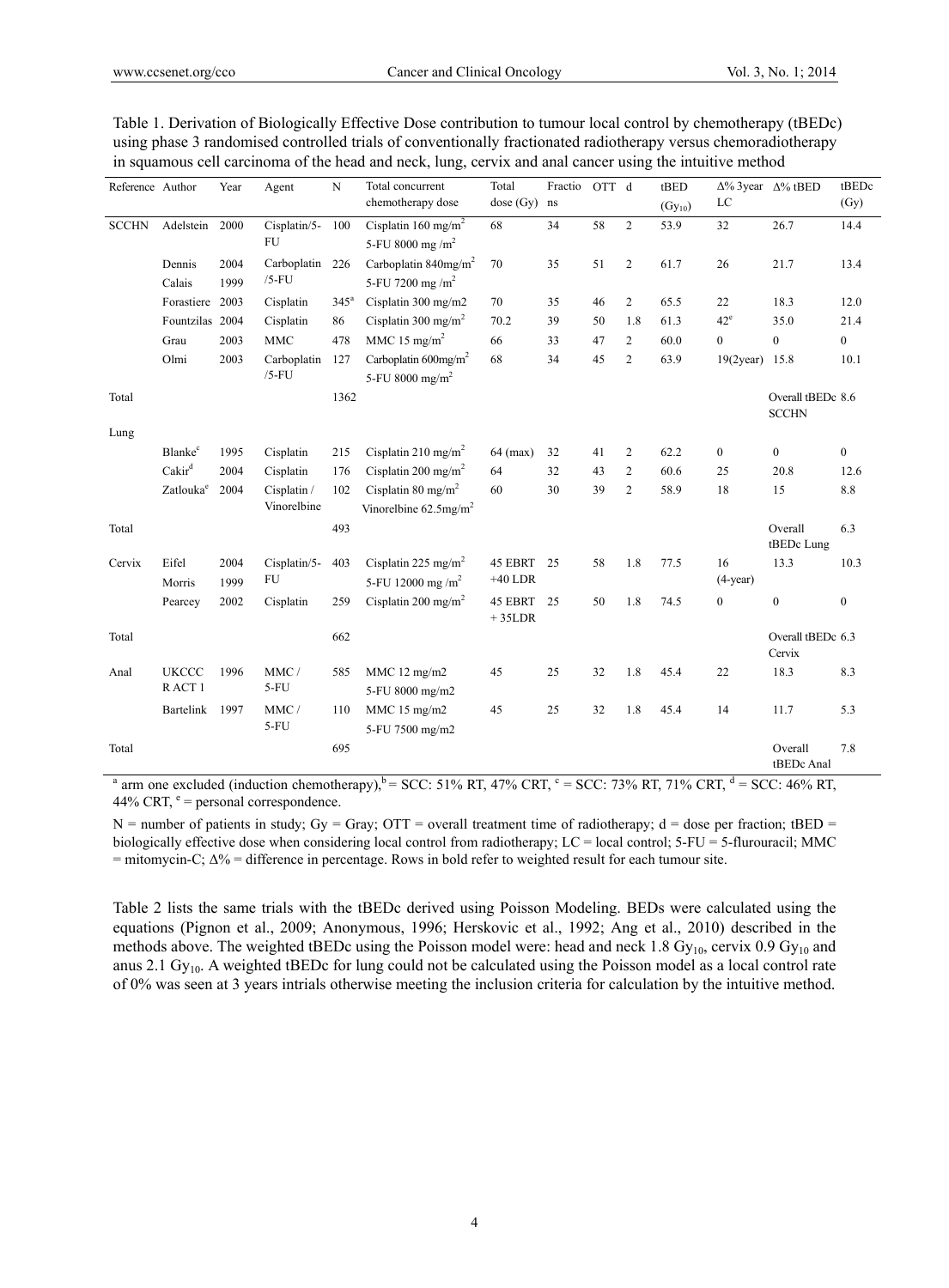| Table 2. Derivation of Biologically Effective Dose contribution to tumour local control by chemotherapy (tBEDc) |
|-----------------------------------------------------------------------------------------------------------------|
| using phase 3 randomised controlled trials of conventionally fractionated radiotherapy versus chemoradiotherapy |
| in squamous cell carcinoma of the head and neck, cervix and anus using the Poisson model                        |

| Reference    | Author                 | Year         | $\overline{N}$ | Total concurrent<br>chemotherapy dose                           | Total<br>dose<br>(Gy)                 | Fractions OTT |    | d              | tBED<br>$(Gy_{10})$ | $TCP_1$<br>RT arm | TCP <sub>2</sub><br><b>CRT</b><br>arm | $\rm E_c$        | No.<br>Cycles                    | tBEDc<br>(Gy)    |
|--------------|------------------------|--------------|----------------|-----------------------------------------------------------------|---------------------------------------|---------------|----|----------------|---------------------|-------------------|---------------------------------------|------------------|----------------------------------|------------------|
| <b>SCCHN</b> |                        |              |                |                                                                 |                                       |               |    |                |                     |                   |                                       |                  |                                  |                  |
|              | Adelstein              | 2000         | 100            | Cisplatin $160$ mg/m <sup>2</sup><br>5-FU 8000 mg / $m^2$       | 68                                    | 34            | 58 | $\overline{2}$ | 53.9                | 0.45              | 0.77                                  | 1.12             | $\overline{2}$                   | 3.7              |
|              | Dennis<br>Calais       | 2004<br>1999 | 226            | Carboplatin 840<br>mg/m <sup>2</sup><br>5-FU 7200 mg / $m^2$    | 70                                    | 35            | 51 | $\overline{c}$ | 61.7                | 0.34              | 0.6                                   | 0.75             | 3                                | 2.5              |
|              | Forastiere             | 2003         | $345^a$        | Cisplatin 300 mg/m <sup>2</sup>                                 | 70                                    | 35            | 46 | $\overline{c}$ | 65.5                | 0.56              | 0.78                                  | 0.85             | 3                                | 2.8              |
|              | Fountzilas             | 2004         | 86             | Cisplatin 300 mg/m <sup>2</sup>                                 | 70.2                                  | 39            | 50 | 1.8            | 61.3                | $0.2$ $^{\rm b}$  | $0.62$ $^{\rm b}$                     | 1.21             | 3                                | 4.0              |
|              | Grau                   | 2003         | 478            | MMC 15 mg/m2                                                    | 66                                    | 33            | 47 | $\mathbf{2}$   | 60.0                | $\overline{a}$    |                                       | $\boldsymbol{0}$ | $\mathbf{1}$                     | $\boldsymbol{0}$ |
|              | Olmi                   | 2003         | 127            | Carboplatin 600<br>mg/m <sup>2</sup><br>5-FU 8000 mg / $m^2$    | 68                                    | 34            | 45 | $\overline{c}$ | 63.9                | 0.23              | 0.42                                  | 0.53             | $\overline{2}$                   | 1.7              |
| Total        |                        |              | 1362           |                                                                 |                                       |               |    |                |                     |                   |                                       |                  | Overall<br>tBEDc<br><b>SCCHN</b> | 1.8              |
| Cervix       | Eifel<br>Morris        | 2004<br>1999 | 403            | Cisplatin 225 mg/m <sup>2</sup><br>5-FU 12000 mg/m <sup>2</sup> | 45 EBRT<br>$^{+}$<br>40 LDR           | 25            | 58 | 1.8            | 77.5                | 0.2               | 0.36                                  | 0.45             | 3                                | 1.5              |
|              | Pearcey                | 2002         | 259            | Cisplatin 200 mg/m <sup>2</sup>                                 | 45 EBRT<br>$\! + \!$<br><b>35 LDR</b> | 25            | 50 | 1.8            | 74.5                |                   |                                       | $\boldsymbol{0}$ | 5                                | $\mathbf{0}$     |
| Total        |                        |              | 662            |                                                                 |                                       |               |    |                |                     |                   |                                       |                  | Overall<br>tBEDc<br>Cervix       | 0.9              |
| Anal         | <b>UKCCCR</b><br>ACT 1 | 1996         | 585            | MMC 12 mg/m <sup>2</sup><br>5-FU 8000 mg/m <sup>2</sup>         | 45                                    | 25            | 32 | 1.8            | 45.4                | 0.39              | 0.61                                  | 0.64             | $\overline{c}$                   | 2.1              |
|              | Bartelink              | 1997         | 110            | MMC 15 mg/m <sup>2</sup><br>5-FU 7500 mg/m <sup>2</sup>         | 45                                    | 25            | 32 | 1.8            | 45.4                | 0.54              | 0.68                                  | 0.47             | $\overline{c}$                   | 1.6              |
| Total        |                        |              | 695            |                                                                 |                                       |               |    |                |                     |                   |                                       |                  | Overall<br>tBEDc<br>Anal         | 2.1              |

<sup>a</sup> arm one excluded (induction chemotherapy),  $\bar{b}$  = personal correspondence.

 $N =$  number of patients in study;  $Gy = Gray$ ;  $OTT =$  overall treatment time of radiotherapy;  $d =$  dose per fraction; tBED = biologically effective dose when considering local control from radiotherapy; TCP = Tumour control probability;  $RT =$  Radiotherapy;  $CRT =$  Chemoradiotherapy;  $E_c =$  overall cytotoxic drug related cell kill 5-FU = 5-flurouracil; MMC = mitomycin-C; Δ% = difference in percentage; SCCHN = Squamous cell carcinoma of the head and neck; SCC = squamous cell carcinoma, LDR = low dose rate. Rows in bold refer to weighted result for each subsite.

Appendix 1 lists the excluded phase 3 trials using conventionally fractionated radiotherapy and the reasons for ineligibility.

## **4. Discussion**

Although the results obtained from the two models differed significantly, the similarity of the magnitude of the contribution of synchronous chemotherapy in terms of BED (tBEDc) across anatomical sub-sites within each of the two models is striking. Taking the example of the intuitive method, tBEDc ranged from its lowest value of 6.3  $Gy_{10}$  in lung and cervical cancer to the highest value of 8.6  $Gy_{10}$  in head and neck cancer. This difference of 2.3 Gy10 BED is approximately equivalent to a single 2 Gy fraction. Based on these results it appears that for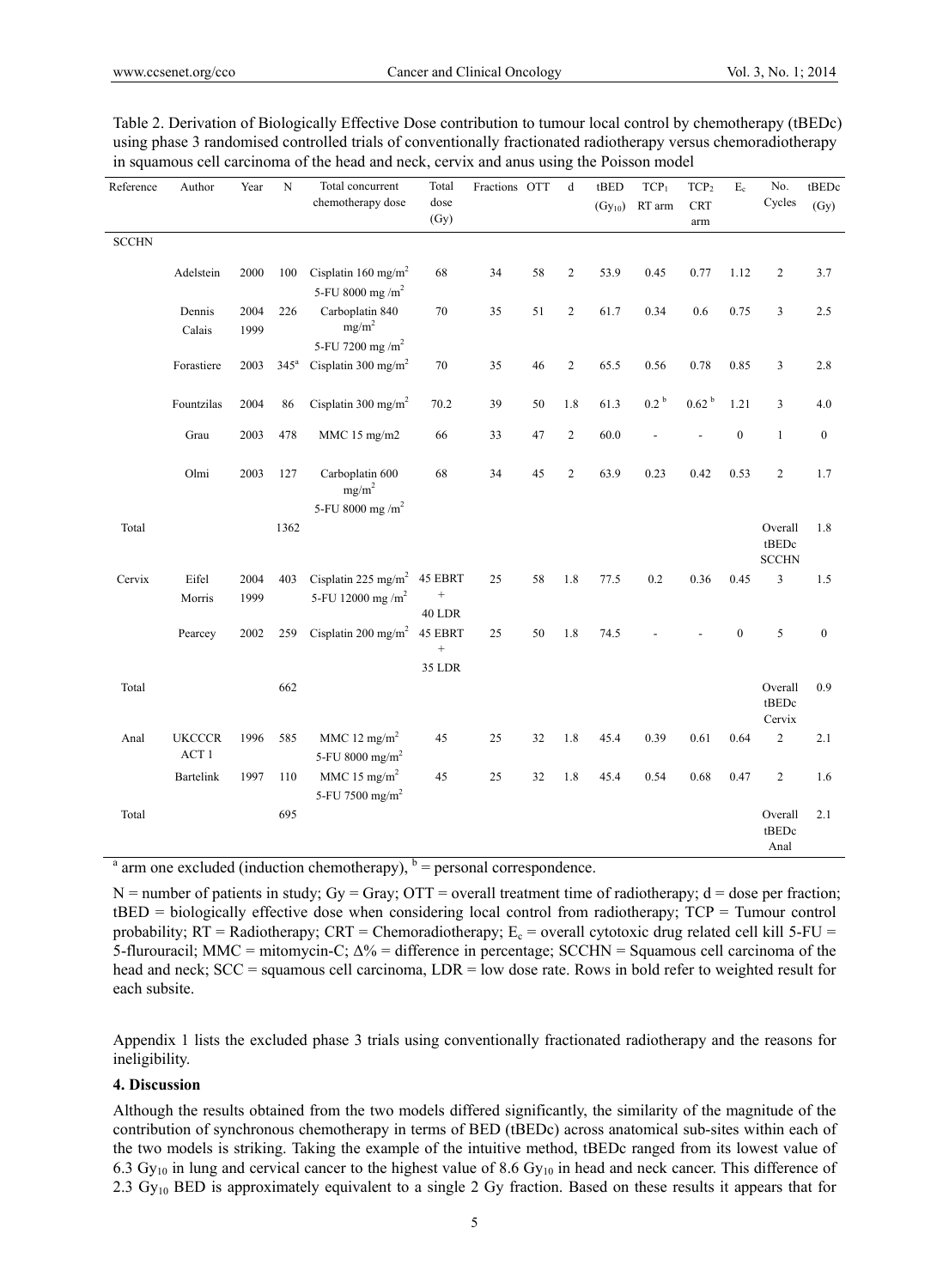SCC arising in the head and neck, anus, uterine cervix and lung, synchronous chemotherapy adds between 4.5 and 6.8 Gy in 2 Gray fractions (EQD2) (Lee, Forey, & Coombs, 2012). However, there are many limitations to this appealing yet simplistic analysis.

In the intuitive method, radiosensitivity and repopulation parameters have been assumed to be identical for each of the anatomical sub-sites. This is unlikely to be the case given not only the heterogeneity of tumours within each sub-site but also the different tumour micro-environments at the varied anatomical locations. Although these tumours do share common aetiological factors, smoking remains the predominant risk factor for SCC of the lung whereas Human Papilloma Virus is the more significant factor for anal and cervical SCC (Zandberg et al., 2013; Lee et al., 2012).

In addition, the dose response gradient  $(S_t)$  has been modeled as a constant of 1.2% increase in local control for a 1% increase in BED. This value was derived from a previous study of randomized trials of head and neck cancer where altered fractionation radiotherapy alone schedules were randomized against conventionally fractionated radiotherapy again delivered as a sole modality (Hartley et al., 2010). The use of this value derived from head and neck cancer can be criticized on the basis of tumoural, environmental and aetiological heterogeneity as above. Furthermore, the above constant was derived from radiotherapy data in the range of 62.1 to 76.8  $Gy_{10}$ BED. In the current study the radiotherapy dose range was much wider from 45.4 Gy<sub>10</sub> in anal cancer to 77.5  $Gy_{10}$  in cervical cancer. The absence of trials comparing radiotherapy alone schedules in non-head and neck cancer SCC makes the derivation of an appropriate dose gradient in anal, cervical and lung cancer currently impossible. However, the Poisson based model may be used for tumour sites where there is no derivable dose gradient from radiotherapy alone studies.

In head and neck cancer the Poisson model may be of limited value. For example, if we take the trial of Dennis et al. (2004) in head and neck cancer a 26% increase in local control was seen for the addition of 2.5 Gy10 BED of chemotherapyccording to the Poisson model. Given the radiotherapy alone component of the treatment contributes 61.7 Gy<sub>10</sub> BED, the tBEDc of 2.5 Gy<sub>10</sub> represents a 4% increase in BED. The Poisson model suggests, therefore, a 6.5% increase in local control for every 1% increase in BED. In head and neck cancer from radiotherapy alone trials we know this gradient in practice is 1.2 for a value of  $\alpha$  of 0.3 Gy<sup>-1</sup>

A further criticism is that synchronous chemotherapy agents have been considered together with no attempt to account for their possible differing potency or dose intensity. To consider individual agents was impossible given the small number of trials that met the eligibility criteria. Previous modeling work has attempted to derive regime specific tBEDc. For example synchronous platinum doublets were found to have a higher tBEDc than synchronous single agents in head and neck cancer (Pettit et al., 2013).

It is important to note that numerous phase 3 randomised trials identified here were accepted for publication in major journals without the documentation of basic radiotherapy details including radiotherapy fractionation, overall treatment time and the endpoint of local control. Given the localised nature of SCC it is imperative that studies report such data. Furthermore prospective trials should have appropriate radiotherapy quality assurance to permit more reliable modeling. Appendix one provides further details of excluded trials. A further limiting factor for eligibility of studies was the choice of 3 year local control as an endpoint as this excluded many lung and oesophageal studies from the analysis due to the poor prognosis associated with these sub-sites.

In conclusion, remarkable similarities in the values of tBEDc are seen within each model across SCC sub-sites The Poisson model may be preferred for sub-sites where the dose response gradient is not established to avoid reliance on parameters extrapolated from squamous cell carcinoma of the head and neck.

#### **References**

- Adelstein, D. J., Lavertu, P., Saxton, J. P., Secic, M., Wood, B. G., Wanamaker, J. R., ... Larto, M. A. (2000). Mature results of a Phase III randomized trial comparing concurrent chemoradiotherapy with radiation therapy alone in patients with Stage III and IV squamous cell carcinoma of the head and neck. *Cancer, 88*(4), 876-883. http://dx.doi.org/10.1002/(SICI)1097-0142(20000215)88:4<876::AID-CNCR19>3.0.CO;2-Y
- Ang, K. K., Harris, J., Wheeler, R., Weber, R., Rosenthal, D. I., Nguyen-Tân, P. F., ... Gillison, M. L. (2010). Human Papillomavirus and Survival of Patients with Oropharyngeal Cancer. *N Engl J Med, 363*(1), 24-35. http://dx.doi.org/10.1056/NEJMoa0912217
- Anonymous. (1996). Epidermoid anal cancer: results from the UKCCCR randomised trial of radiotherapy alone versus radiotherapy, 5-fluorouracil, and mitomycin. UKCCCR Anal Cancer Trial Working Party. UK Co-ordinating Committee on Cancer Research. *Lancet, 348*(9034), 1049-54.
- Auperin, A., Le Pechoux, C., Rolland, E., Curran, W. J., Furuse, K., Fournel, P., ... Pignon, J. P. (2010).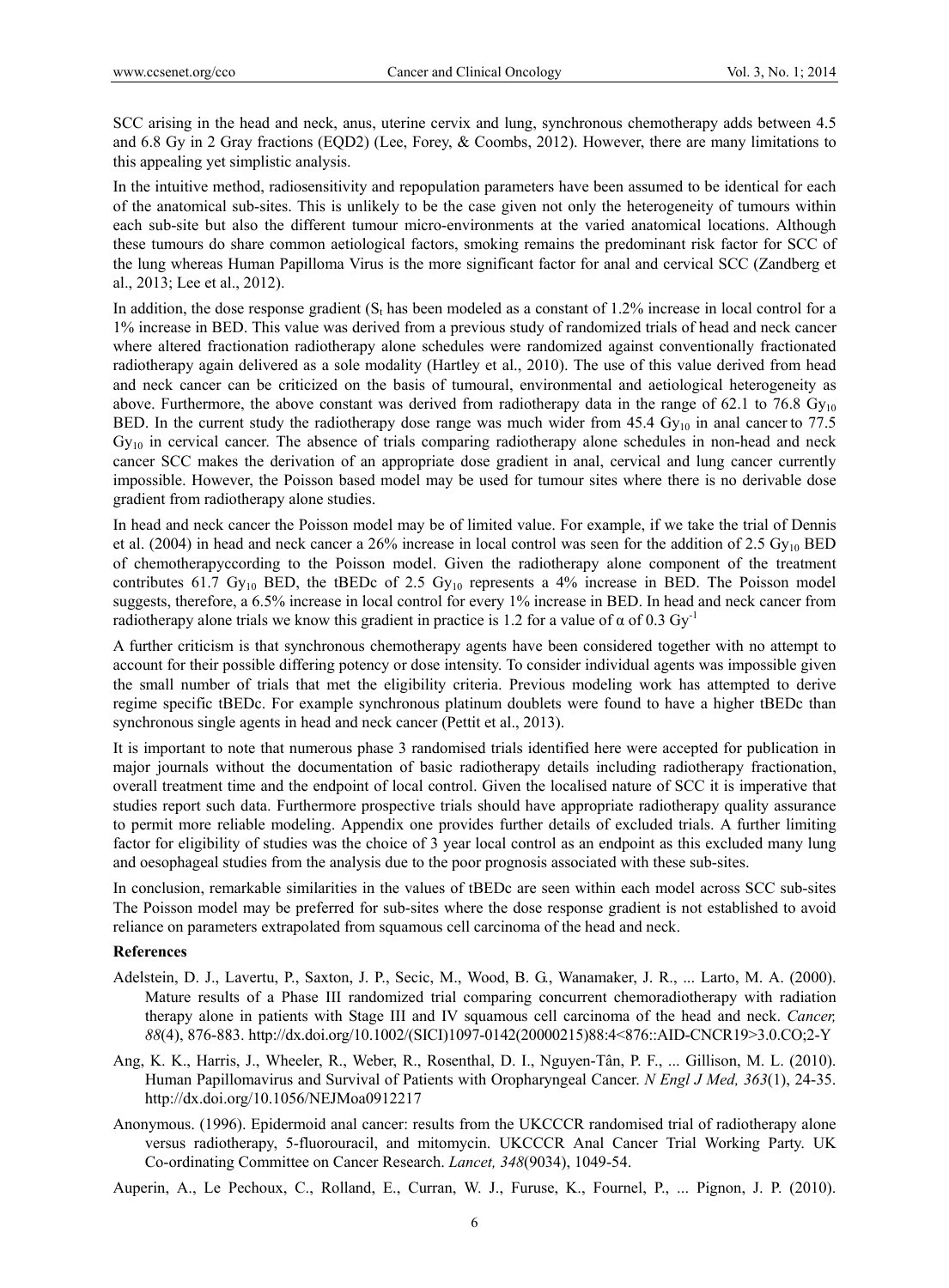Meta-Analysis of Concomitant versus Sequential Radiochemotherapy in Locally Advanced Non–Small-Cell Lung Cancer. *J Clin Oncol, 28*(13), 2181-2190. http://dx.doi.org/10.1200/JCO.2009.26.2543

- Bartelink, H., Roelofsen, F., Eschwege, F., Rougier, P., Bosset, J. F., Gonzalez, D. G., ... Pierart, M. (1997). Concomitant radiotherapy and chemotherapy is superior to radiotherapy alone in the treatment of locally advanced anal cancer: results of a phase III randomized trial of the European Organization for Research and Treatment of Cancer Radiotherapy and Gastrointestinal Cooperative Groups. *J Clin Oncol, 15*(5), 2040-9.
- Bosch, F. X., Lorincz, A., Muñoz, N., Meijer, C. J., & Shah, K. V. (2002). The causal relation between human papillomavirus and cervical cancer. *J Clin Path, 55*, 244-265. http://dx.doi.org/10.1136/jcp.55.4.244
- Cakir, S., & Egehan, I. (2004). A randomised clinical trial of radiotherapy plus cisplatin versus radiotherapy alone in stage III non-small cell lung cancer. *Lung Cancer, 43*, 309-316.
- Calais, G., Alfonsi, M., Bardet, E., Sire, C., Germain, T., Bergerot, P., ... Bertrand, P. (1999). Randomised Trial of Radiation Therapy versus Concomitant chemotherapy and radiation therapy for advanced-stage oropharynx carcinoma. *J Nat Cancer Inst, 91*(24), 2081-2086. http://dx.doi.org/10.1093/jnci/91.24.2081
- Chemoradiotherapy for Cervical Cancer Meta-Analysis Collaboration. (2008). Reducing Uncertainties about the Effects of Chemoradiotherapy for Cervical Cancer: A Systematic Review and Meta-Analysis of Individual Patient Data from 18 Randomized Trials. *J Clin Oncol 26*(35), 5802-5812. http://dx.doi.org/10.1200/JCO.2008.16.4368
- Dale, R., & Carabe-Fernandez, A. (2005). The Radiobiology of Conventional Radiotherapy and Its Application to Radionuclide Therapy. *Cancer Biother Radiopharm, 20*(1), 47-51. http://dx.doi.org/10.1089/cbr.2005.20.47
- De Vuyst, H., Clifford, G. M., Nascimento, M. C., Madeleine, M. M., & Franceschi, S. (2009). Prevalence and type distribution of human papillomavirus in carcinoma and intraepithelial neoplasia of the vulva, vagina and anus: a meta-analysis. *Int J Cancer, 124*, 1626-1363. http://dx.doi.org/10.1002/ijc.24116
- Denis, F., Garaud, P., Bardet, E., Alfonsi, M., Sire, C., Germain, T., ... Calais, G. (2004). Final Results of the 94–01 French Head and Neck Oncology and Radiotherapy Group Randomized Trial Comparing Radiotherapy Alone With Concomitant Radiochemotherapy in Advanced-Stage Oropharynx Carcinoma. *J Clin Onc, 22*(1), 69-76. http://dx.doi.org/10.1200/JCO.2004.08.021
- Eifel, P. J., Winter, K., Morris, M., Levenback, C., Grigsby, P. W., Cooper, J., ... Mutch, D. G. (2004). Pelvic Irradiation With Concurrent Chemotherapy Versus Pelvic and Para-Aortic Irradiation for High-Risk Cervical Cancer: An Update of Radiation Therapy Oncology Group Trial (RTOG) 90-01. *J Clin Oncol, 22*(5), 872-880.
- Forastiere, A. A., Goepfert, H., Maor, M., Pajak, T. F., Weber, R., Morrison, W., ... Cooper J. (2003). Concurrent chemotherapy and radiotherapy for organ preservation in advanced laryngeal cancer. *N Engl J Med, 349*(22), 2091-98.
- Fountzilas, G., Ciuleanu, E., Dafni, U., Plataniotis, G., Kalogera-Fountzila, A., Samantas, E., ... Ghilezan, N. (2004). Concomitant radiochemotherapy vs radiotherapy alone in patients with head and neck cancer: A hellenic cooperative oncology group phase III study. *Med Oncol, 21*(2), 95-107.
- Fowler, J. F., Harari, P. M., Leborgne, F., & Leborgne, J. H. (2003). Acute radiation reactions in oral and pharyngeal mucosa: tolerable levels in altered fractionation schedules. *Radiother Oncol, 69*(2), 161-8. http://dx.doi.org/10.1016/S0167-8140(03)00231-7
- Geh, J. I., Bond, S. J., Bentzen, S. M., & Glynne-Jones, R. (2006). Systematic overview of preoperative (neoadjuvant) chemoradiotherapy trials in oesophageal cancer: evidence of a radiation and chemotherapy dose response. *Radiother Oncol, 78*(3), 236-44. http://dx.doi.org/10.1016/j.radonc.2006.01.009
- Glynne-Jones, R., Sebag-Montefiore, D., Adams, R., McDonald, A., Gollins, S., James, R., ... Jitlal, M., & UKCCCR Anal Cancer Trial Working Party. (2011). "Mind the gap" – The Impact of Variations in the Duration of the Treatment Gap and Overall Treatment Time in the First UK Anal Cancer Trial (ACT 1). *Int J Radiat Oncol Biol Phys, 81*(5), 1488-94. http://dx.doi.org/10.1016/j.ijrobp.2010.07.1995
- Grau, C., Prakash Agarwal, J., Jabeen, K., Rab Khan, A., Abeyakoon, S., Hadjieva, T., ... Overgaard, J. (2003). Radiotherapy with or without mitomycin c in the treatment of locally advanced head and neck cancer: results of the IAEA multicentre randomised trial. *Radiother Oncol, 67*(1), 17-26.
- Hartley, A., Sanghera, P., Glaholm, J., Mehanna, H., McConkey, C., & Fowler, J. (2010). Radiobiological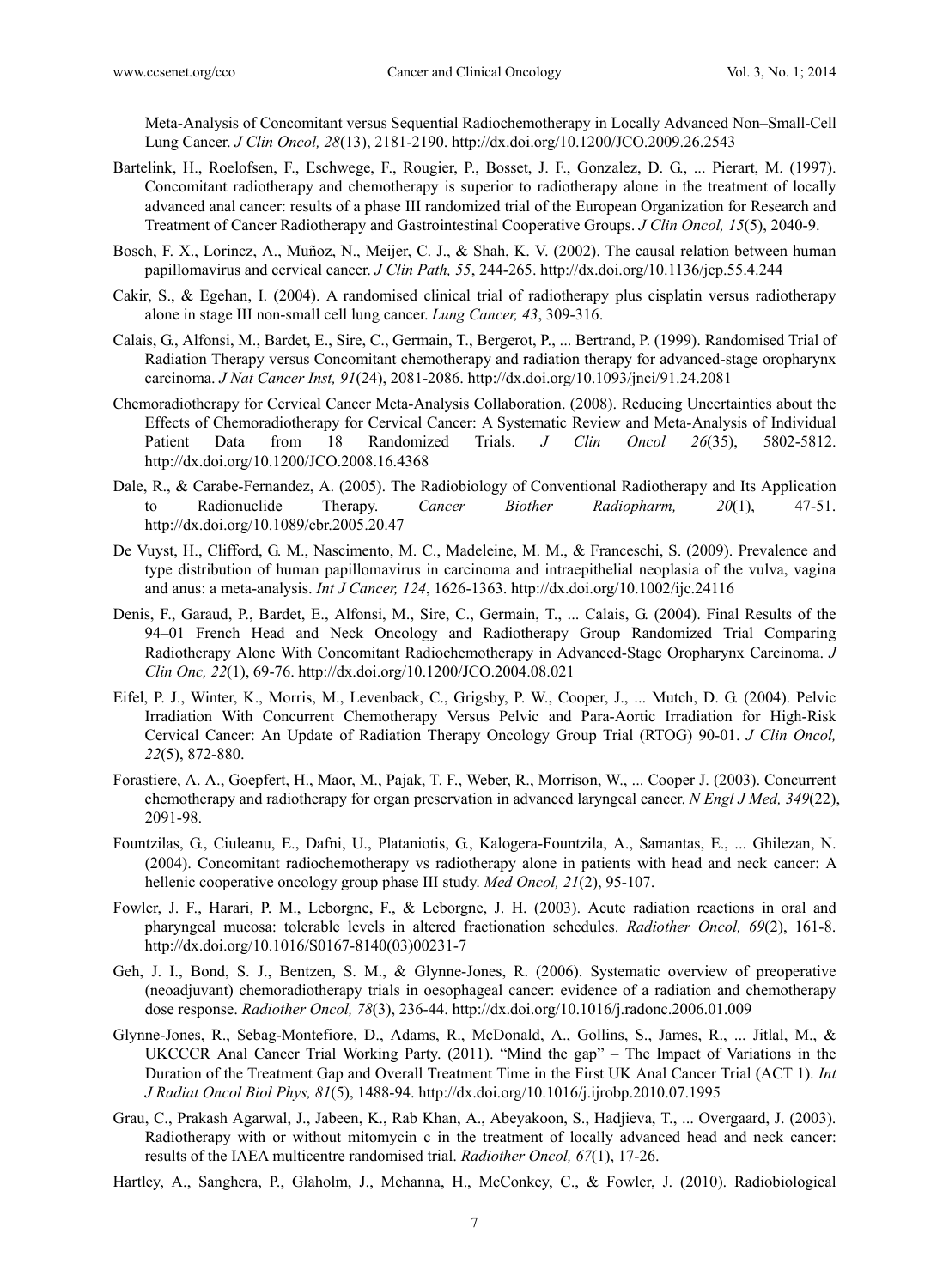Modelling of the Therapeutic Ratio for the Addition of Synchronous Chemotherapy to Radiotherapy in Locally Advanced Squamous Cell Carcinoma of the Head and Neck. *Clin Onc, 22*(2), 125-130. http://dx.doi.org/10.1016/j.clon.2009.10.004

- Hartley, A., Sanghera, P., Kazi, W., Mehanna, H., McConkey, C., Glaholm, J., & Fowler, J. (2011). Correlation of Currently Used Radiobiological Parameters with Local Control and Acute and Late Mucosal Toxicity in Randomised Studies of Altered Fractionation for Locally Advanced Head and Neck Cancer. *Clin Onc, 23*(1), 29-33. http://dx.doi.org/10.1016/j.clon.2010.08.007
- Herskovic, A., Martz, K., Al-Sarraf, M., Leichman, L., Brindle, J., Vaitkevicius, V., ... Emami, B. (1992). Combined chemotherapy and radiotherapy compared with radiotherapy alone in patients with cancer of the esophagus. *N Engl J Med, 326*, 1593-1598. http://dx.doi.org/10.1056/NEJM199206113262403
- Jones, B., & Dale, R. (2005). The Potential for mathematical modeling in the assessment of the radiation dose equivalent of cytotoxic chemotherapy given concomitantly with radiotherapy. *Br J Radiol, 78*, 939-44. http://dx.doi.org/10.1259/bjr/40226390
- Jones, B., & Sanghera, P. (2007). Estimation of radiobiologic parameters and equivalent radiation dose of cytotoxic chemotherapy in malignant glioma. *Int J Radiat Oncol Biol Phys, 68*(2), 441-8. http://dx.doi.org/10.1016/j.ijrobp.2006.12.025
- Lee, P. N., Forey, B. A., & Coombs, K. J. (2012). Systematic review with meta-analysis of the epidemiological evidence in the 1900s relating smoking to lung cancer. *BMC Cancer, 12*, 385. http://dx.doi.org/10.1186/1471-2407-12-385
- Morris, M., Eifel, P. J., Lu, J., Grigsby, P. W., Levenback, C., Stevens, R. E., ... Mutch, D. G. (1999). Pelvic Radiation with concurrent chemotherapy compared with pelvic and para-aortic radiation for High-Risk Cervical Cancer. *N Engl J Med, 340*(15), 1137-43.
- Olmi, P., Crispino, S., Fallai, C., Torri, V., Rossi, F., Bolner, A., ... Marsoni, S. (2003). Locoregionally advanced carcinoma of the oropharynx: conventional radiotherapy vs. accelerated hyperfractionated radiotherapy vs. concomitant radiotherapy and chemotherapy—a multicenter randomized trial. *Int J Radiat Oncol Biol Phys, 55*(1), 78-92.
- Olmi, P., Crispino, S., Fallai, C., Torri, V., Rossi, F., Bolner, A., ... Marsoni, S. (1995). Phase III Trial of Thoracic irraditation With or Without Cisplatin for Locally Advanced Unresectable Non-Small-Cell Lung Cancer: A Hoosier Oncology Group Protocol. *J Clin Oncol, 13*, 1425-1429.
- Pearcey, R., Brundage, M., Drouin, P., Jeffrey, J., Johnston, D., Lukka, H., ... Tu, D. (2002). Phase III Trial Comparing Radical Radiotherapy With and Without Cisplatin Chemotherapy in Patients with Advanced Squamous Cell Cancer of the Cervix. *J Clin Oncol, 20*, 966-972.
- Pettit, L., Meade, S., Sanghera, P., Glaholm, J., Geh, J. I., & Hartley, A. (2013). Can radiobiological parameters derived from squamous cell carcinoma of the head and neck be used to predict local control in anal cancer treated with chemoradiation? *Br J Radiol, 86*(1021), 20120372. http://dx.doi.org/10.1259/bjr.20120372
- Pignon, J. P., le Maître, A., Maillard, E., Bourhis, J., & MACH-NC Collaborative Group. (2009) MACH-NC Collaborative Group. Meta-analysis of chemotherapy in head and neck cancer (MACH-NC): An update on 93 randomised trials and 17,346 patients. *Radiother Oncol, 92*(1), 4-14. http://dx.doi.org/10.1016/j.radonc.2009.04.014
- Potter, R., Haie-Meder, C., Van Limbergen, E., Barillot, I., De Brabandere, M., Dimopoulos, J., ... Kirisits, C., GEC ESTRO Working Group. (2006). Recommendations from gynaecological (GYN) GEC ESTRO working group (II): Concepts and terms I 3D image-based treatment planning in cervix brachytherapy – 3D dose volume parameters and aspects of 3D image based anatomy, radation physics, radiobiology. *Radiother Oncol, 78*, 66-77. http://dx.doi.org/10.1016/j.radonc.2005.11.014
- Zandberg, D. P., Bhargave, R., Badin, S., & Cullen, K. J. (2013). The role of human papilloma virus in non-genital cancers. *Ca Cancer J Clin, 63*(1), 57-81. http://dx.doi.org/10.3322/caac.21167
- Zatloukal, P., Petruzelka, L., Zemanova, M., Havel, L., Janku, F., Judas, L., ... Pecen, L. (2004). Concurrent versus sequential chemoradiotherapy with cisplatin and vinorelbine in locally advanced non-small cell lung cancer: a randomised study. *Lung Cancer, 46*, 87-98.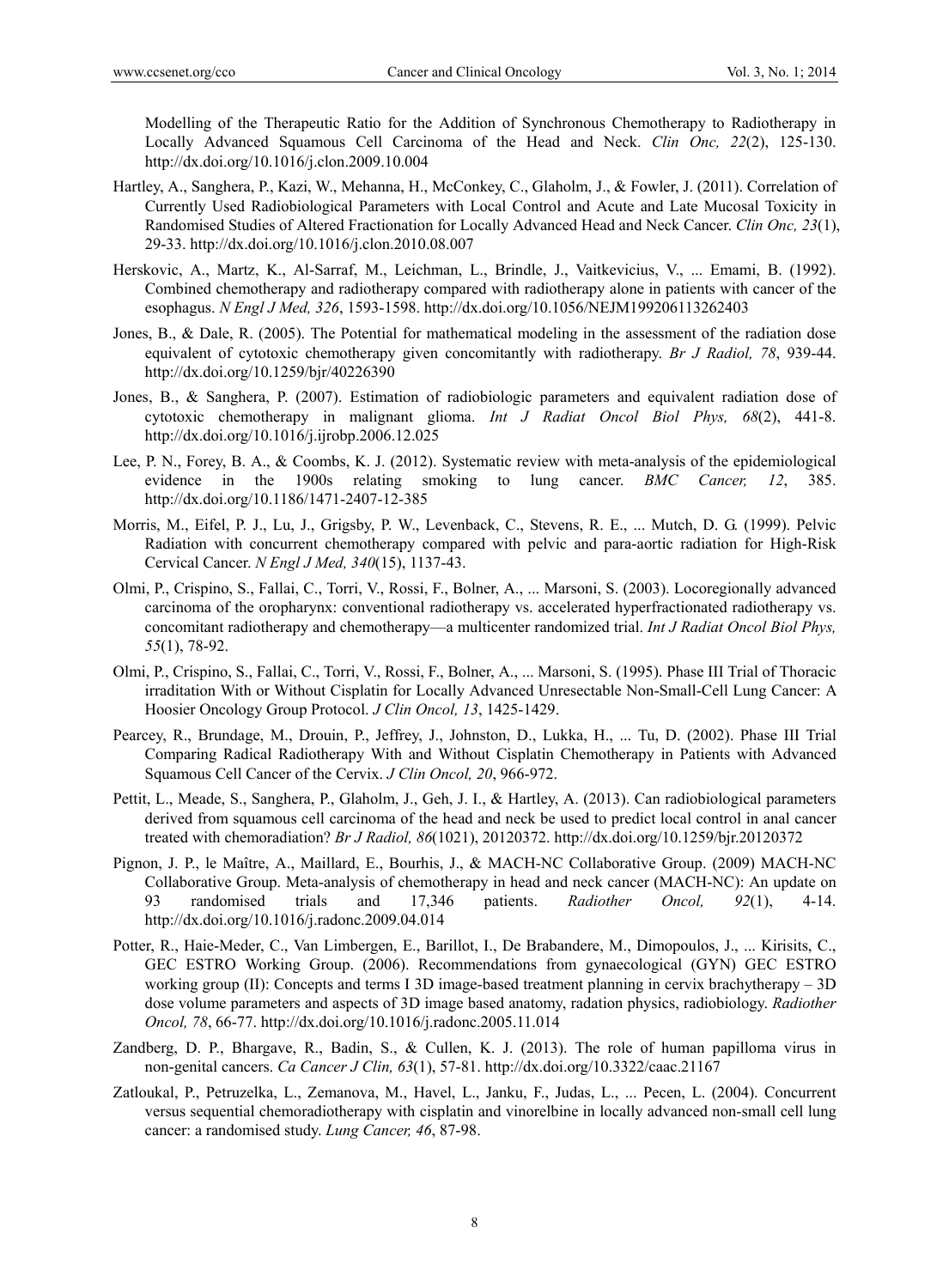| Author           | Year | Journal                                     | <b>Reason for exclusion</b>                                                                                  |
|------------------|------|---------------------------------------------|--------------------------------------------------------------------------------------------------------------|
| Oesophagus       |      |                                             |                                                                                                              |
| Araújo           | 1991 | Cancer                                      | Chemotherapy: included Bleomycin.                                                                            |
| Herskovic        | 1992 | <b>NEJM</b>                                 | Different Radiotherapy doses (50 Gy versus 64 Gy in 2 Gy fractions)                                          |
|                  |      |                                             |                                                                                                              |
| Rousell          | 1994 | Proc Am Soc Clin Oncol                      | Abstract only                                                                                                |
| Slabber          | 1998 | Am J Clin Oncol                             | No 3-year LC.                                                                                                |
| Smith            | 1998 | Int J Radiat Oncol Biol Phys                | Evaluated for surgery after 40 Gy. No LC reported.                                                           |
| <b>SCCHN</b>     |      |                                             |                                                                                                              |
| <b>Browman</b>   | 1994 | <b>JCO</b>                                  | No 3-year LC.                                                                                                |
| Kumar            | 1996 | Acta Oncol                                  | Chemotherapy = Cyclophosphamide, methotrexate, 5-FU                                                          |
| Haffty           | 1997 | JCO                                         | Chemotherapy: mitomycin/dicumarol, included pre-operative and post<br>-operative patients                    |
| Zakotnik         | 1998 | Int J Radiat Oncol Biol Phys                | Chemotherapy: MMC and Bleomycin.                                                                             |
| Adelsteine       | 2000 | Am Cancer Soc                               | No absolute LC, reported as: likelihood of local disease control without the<br>need for surgical resection. |
| Lartigau         | 2003 | Int J Radiat Oncol Biol Phys                | Agent: porfiromycin                                                                                          |
| Lefebvre         | 2009 | J Nat Cancer Inst                           | Alternating versus Sequential chemotherapy.                                                                  |
| Tobias           | 2010 | Lancet Oncol                                | Chemotherapy: methotrexate, 5-FU, vincristine and Bleomycin.                                                 |
| Lung             |      |                                             |                                                                                                              |
| Landgren         | 1973 | Radiology                                   | Chemotherapy: Procarbazine                                                                                   |
| Landgren         | 1974 | Cancer                                      | Chemotherapy: Hydroxyurea                                                                                    |
| Dillman          | 1990 | <b>NEJM</b>                                 | Induction chemotherapy                                                                                       |
| Le Chevalier     | 1991 | J Natl Cancer Inst                          | Chemotherapy: vindesine, cyclophosphamide, cisplatin, lomustine.                                             |
| Schaake-Koning   | 1992 | <b>NEJM</b>                                 | No 3-year LC                                                                                                 |
| Trovo            | 1992 | Int J Radiat Oncol Biol Phys                | No 3-year LC                                                                                                 |
| Clamon           | 1999 | <b>JCO</b>                                  | No 3-year LC                                                                                                 |
| Furuse           | 1999 | <b>JCO</b>                                  | Sequential versus concurrent chemotherapy                                                                    |
| Guschall         | 2000 | Lung Cancer                                 | Abstract only. Chemotherapy: Ifosphomide.                                                                    |
| Isaković-Vidović | 2002 | <b>J BUON</b>                               | Different radiotherapy doses (55 Gy in 20 fractions, 60 Gy in 30 fractions)                                  |
| Groen            | 2004 | Ann Oncol                                   | No 3-year LC                                                                                                 |
| Fournel          | 2005 | JCO                                         | Sequential versus concurrent chemotherapy                                                                    |
| Dasgupta         | 2006 | J Cancer Res Ther                           | Different Radiotherapy doses (65 Gy, 60 Gy and 50 Gy)                                                        |
| Cervix           |      |                                             |                                                                                                              |
| Piver            | 1977 | Am J Obstet Gynecol                         | Chemotherapy: Hydroxyurea                                                                                    |
| Piver            | 1983 | Am J Obstet Gynecol                         | Chemotherapy: Hydroxyurea                                                                                    |
| Singh            | 1985 | Southeast Asian J Trop Med<br>Public Health | Chemotherapy: Bleomycin                                                                                      |
| Wong             | 1989 | Gynecol Oncol                               | No LC percentage                                                                                             |
| Tattersall       | 1992 | Int J Gynecol Cancer                        | Chemotherapy: Cisplatin, Vinblastine and Bleomycin                                                           |
| Stehman          | 1993 | JCO                                         | Hydroxyurea, misonidazole with radiotherapy                                                                  |

Appendix 1. Excluded randomised trials of conventionally fractionated radiotherapy versus chemoradiotherapy in squamous cell carcinoma  $\overline{\phantom{a}}$